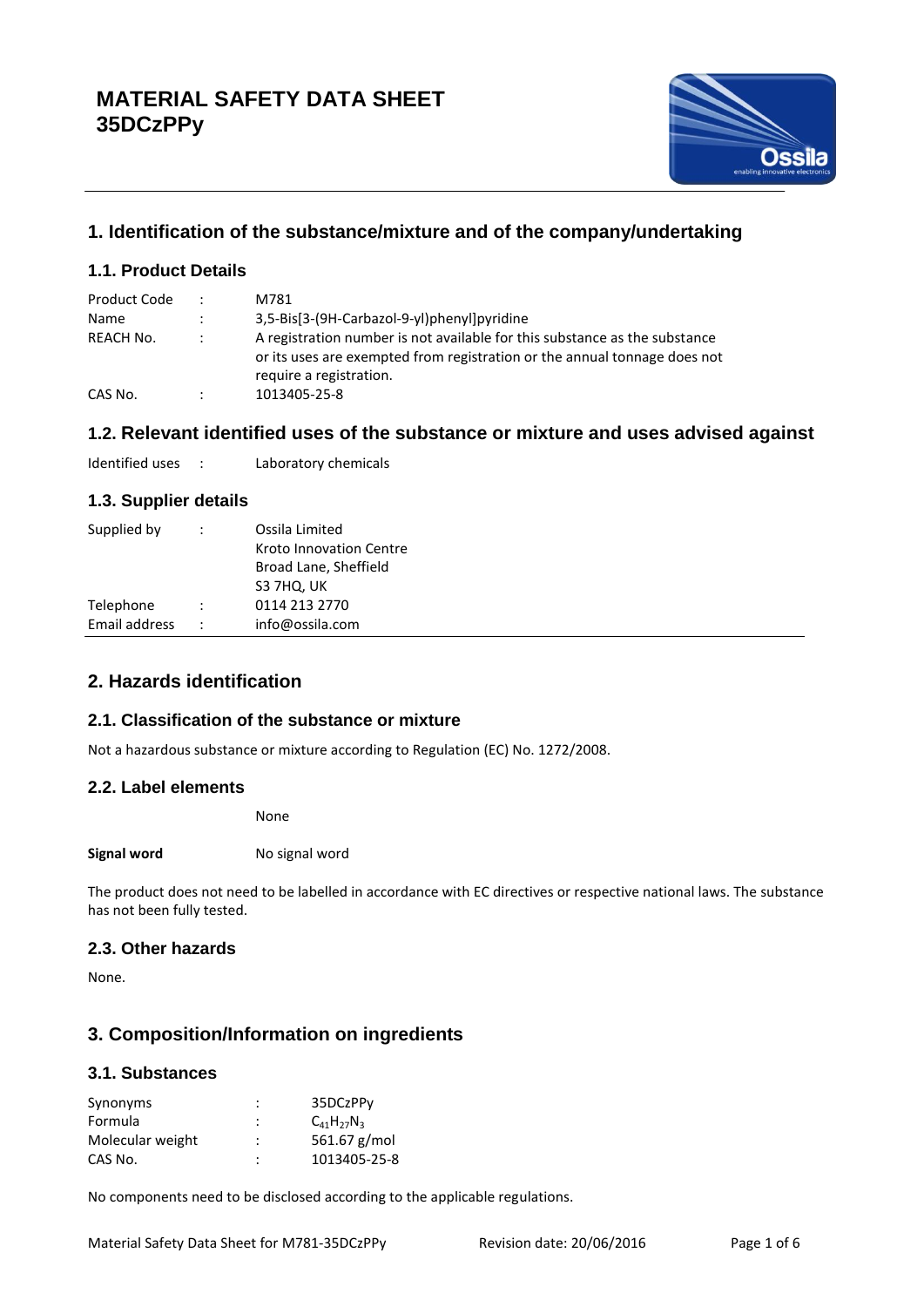# **4. First aid measures**

# **4.1. Description of first aid measures**

#### **After Inhalation**

If inhaled, remove to fresh air. If not breathing give artificial respiration. Call a physician.

#### **After skin contact**

In case of skin contact, wash with soap and flush with copious amounts of water for at least 15 minutes. Remove contaminated clothing and shoes. Call a physician.

#### **After eye contact**

In case of contact with eyes, flush with copious amounts of water for at least 15 minutes. Assure adequate flushing by separating the eyelids with fingers. Call a physician.

#### **After Ingestion**

If swallowed, wash out mouth with water. Call a physician.

## **4.2. Most important symptoms and effects, both acute and delayed**

The most important known symptoms and effects are described in section 11.

## **4.3. Indication of any immediate medical attention and special treatment needed**

No data available.

# **5. Fire fighting**

## **5.1. Extinguishing media**

**Suitable extinguishing media**: Dry chemical, alcohol-resistant foam, carbon dioxide or water spray. Consult with local fire authorities before attempting large scale fire fighting operations.

#### **5.2. Special hazards arising from the substance of mixture**

**Hazardous combustion products:** Carbon oxides, nitrogen oxides.

#### **5.3. Advice for firefighters**

Wear a self-contained breathing apparatus if necessary. During a fire, irritating and highly toxic gases and vapours may be generated by thermal decomposition.

#### **6. Accidental release measures**

#### **6.1. Personal precautions, protective equipment and emergency procedures**

Wear personal protective equipment (section 8). Avoid dust formation. Ensure room is well ventilated. Remove all sources of ignition.

#### **6.2. Environmental precautions**

Do not let product enter drains.

#### **6.3. Containment and cleaning:**

Contain and clean up spill if safe to do so using an electrically protected vacuum cleaner or by wet-brushing. Dispose of dry waste in closed container for proper disposal according to local regulations.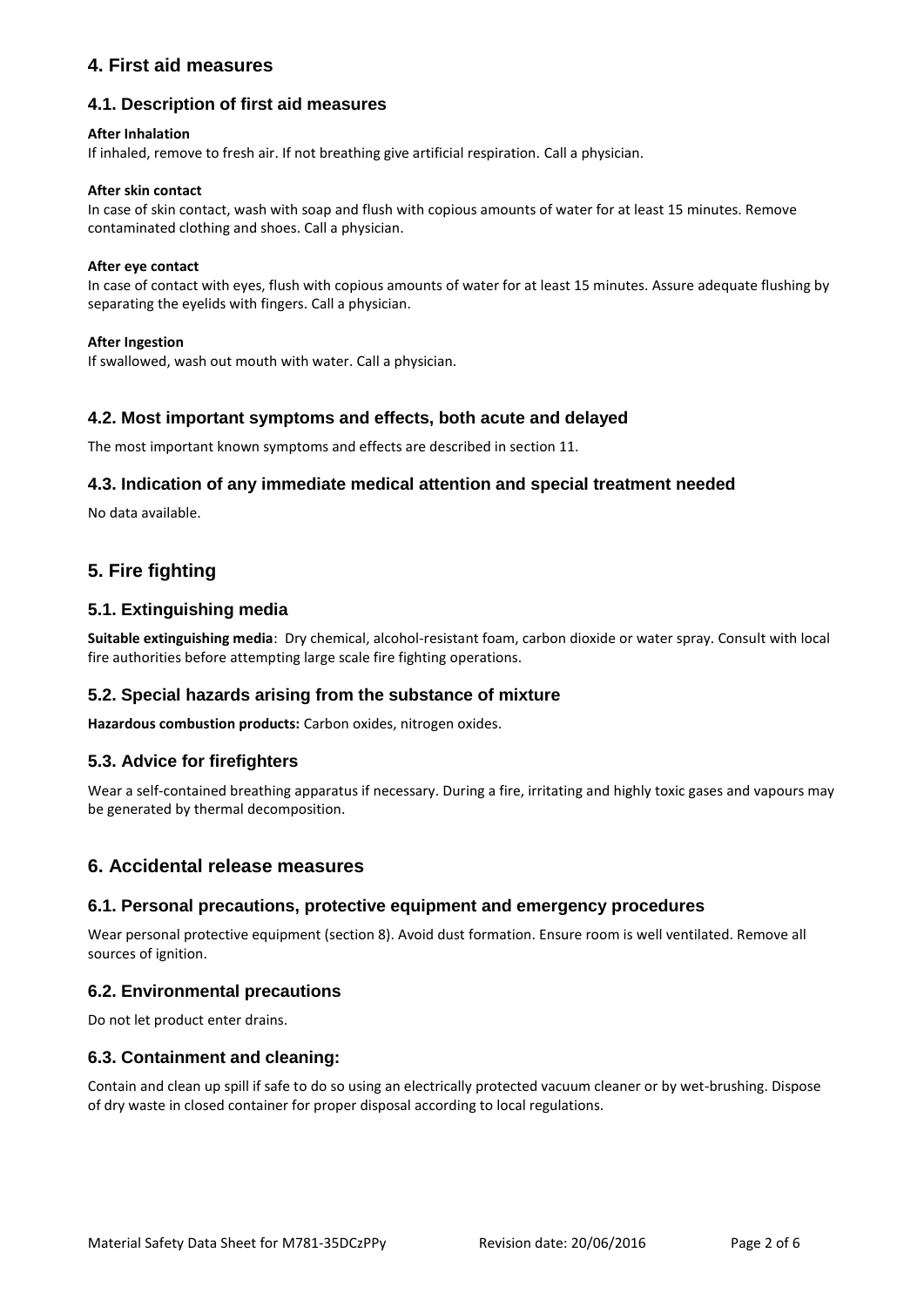# **7. Handling and storage**

# **7.1. Precautions for safe handling**

Avoid formation of dust and aerosols. Provide exhaust ventilation in places where dust is formed.

## **7.2. Conditions for safe storage, including any incompatibilities**

Store in a cool, dry and well-ventilated place inside of a tightly sealed container. Reseal containers that have been opened and keep upright to prevent leakage.

**Quality-related information:** Product is light sensitive sensitive. Store in the dark.

#### **7.3. Specific end uses**

Use in laboratories.

# **8. Exposure controls / Personal protection**

#### **8.1. Control parameters**

#### **Components with workplace control parameters**

Contains no substances with occupational exposure limit values.

#### **Biological occupational exposure limits**

This product does not contain any hazardous materials with biological limits.

## **8.2. Exposure controls**

#### **Engineering measures**

Handle in accordance with good industrial engineering/laboratory practices for hygiene and safety. Ensure eyewash stations and safety showers are close to the laboratory workstation. Ensure good general ventilation is present when handling the product.

#### **Personal protective equipment**

**Eyes:** Wear safety glasses with side-shields conforming to appropriate government standards such as NOISH (US) or EN166 (EU).

**Skin**: Handle with appropriate gloves and use proper glove removal technique to avoid skin contact. Dispose of gloves in accordance with applicable laws. Wash and dry hands.

The selected protective gloves have to satisfy the specifications of EU Directive 89/686/EEC and the standard EN 374 derived from it.

**Clothing:** Wear complete suit protecting against chemicals; the type of equipment should be appropriate for the concentration and amount of dangerous substance used.

**Respirators:** Where protection from nuisance dusts is needed, use type N95 (US) or type P1 (EN 143) dust masks or those approved under appropriate government standards such as NIOSH (US) or CEN (EU).

#### **General hygiene measures**

Wash thoroughly after handling. Wash contaminated clothing before reuse.

# **9. Physical and chemical properties**

#### **9.1. Information on basic physical and chemical properties**

| Appearance                                     | $\ddot{\phantom{a}}$ | White powder/crystals           |             |  |
|------------------------------------------------|----------------------|---------------------------------|-------------|--|
| Odour                                          | $\ddot{\cdot}$       | No data available               |             |  |
| Odour threshold<br>$\bullet$                   |                      | No data available               |             |  |
| рH                                             |                      | No data available               |             |  |
| Melting/freezing point<br>$\ddot{\phantom{a}}$ |                      | TGA > 290 °C (0.5% weight loss) |             |  |
| Boiling point/range                            |                      | No data available               |             |  |
| Flash point                                    | ٠                    | No data available               |             |  |
| Material Safety Data Sheet for M781-35DCzPPy   |                      | Revision date: 20/06/2016       | Page 3 of 6 |  |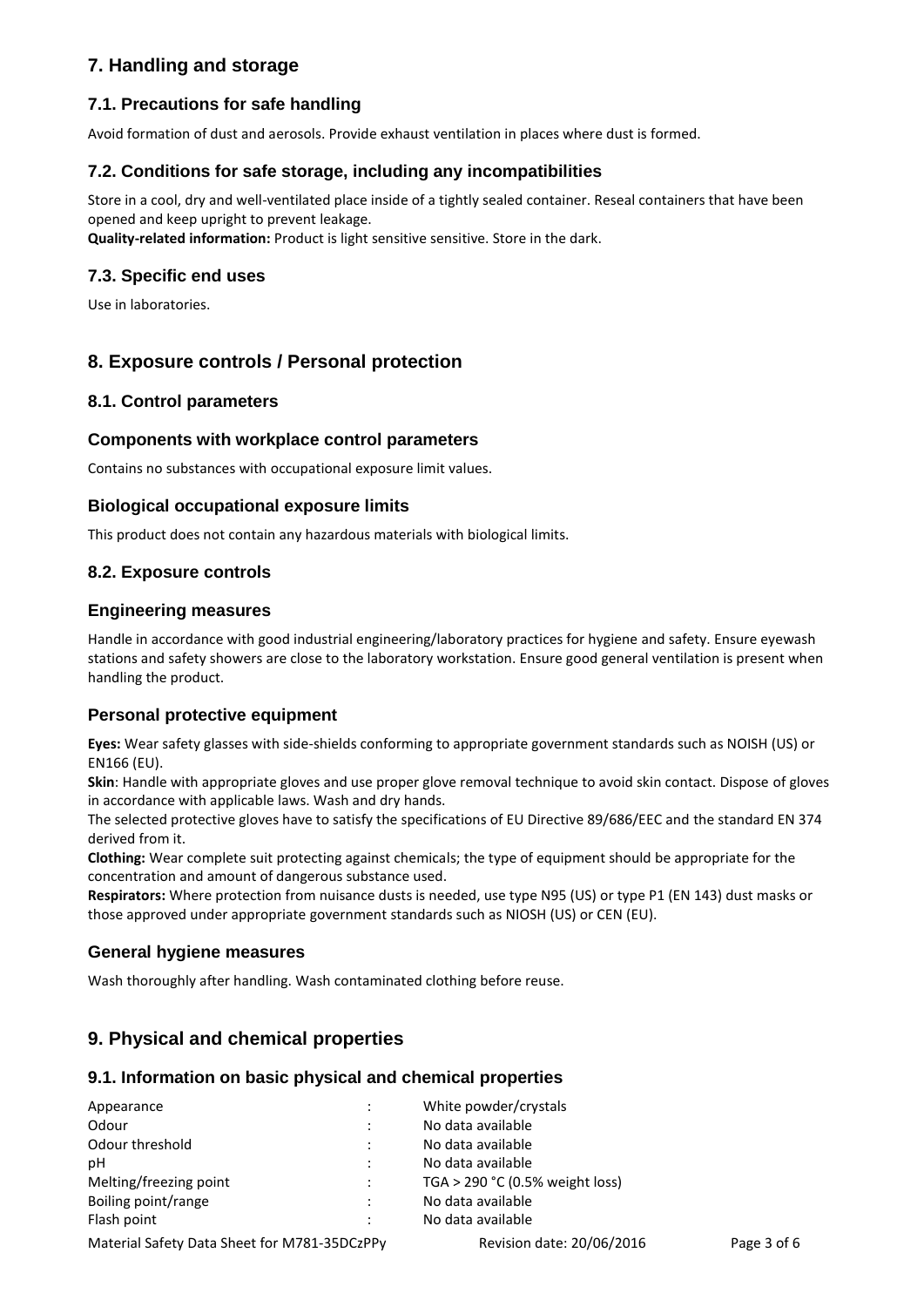| Evaporation rate                       |         | No data available |
|----------------------------------------|---------|-------------------|
| Flammability                           |         | No data available |
| <b>Explosive limits</b>                |         | No data available |
| Vapour pressure                        |         | No data available |
| Vapour density                         | $\cdot$ | No data available |
| Relative density                       |         | No data available |
| Solubility(ies)                        |         | No data available |
| Partition coefficient: n-octanol/water |         | No data available |
| Autoignition temperature               | ٠       | No data available |
| Decomposition temperature              | ٠<br>٠  | No data available |
| Viscosity                              |         | No data available |
| <b>Explosive properties</b>            |         | No data available |
| Oxidising properties                   |         | No data available |

## **9.2. Other safety information**

No data available.

# **10. Stability and reactivity**

#### **10.1 Reactivity**

No data available.

## **10.2. Chemical stability**

Stable under normal temperatures and pressures under recommended storage conditions.

#### **10.3. Possibility of hazardous reactions**

No data available.

## **10.4. Conditions to avoid**

No data available.

#### **10.5. Incompatible materials**

Strong oxidising agents.

#### **10.6. Hazardous decomposition products**

No known hazardous decomposition products.

# **11. Toxicological information**

#### **11.1. Information on toxicological effects**

**Acute toxicity** No data available. **Skin corrosion/irritation** No data available. **Serious eye damage/eye irritation** No data available. **Respiratory or skin sensitization** No data available. **Germ cell mutagenicity** No data available. **Carcinogenicity** IARC: No component of this product present at levels greater than or equal to 0.1% is identified as probable, possible or confirmed human carcinogen by IARC. **Reproductive toxicity** No data available.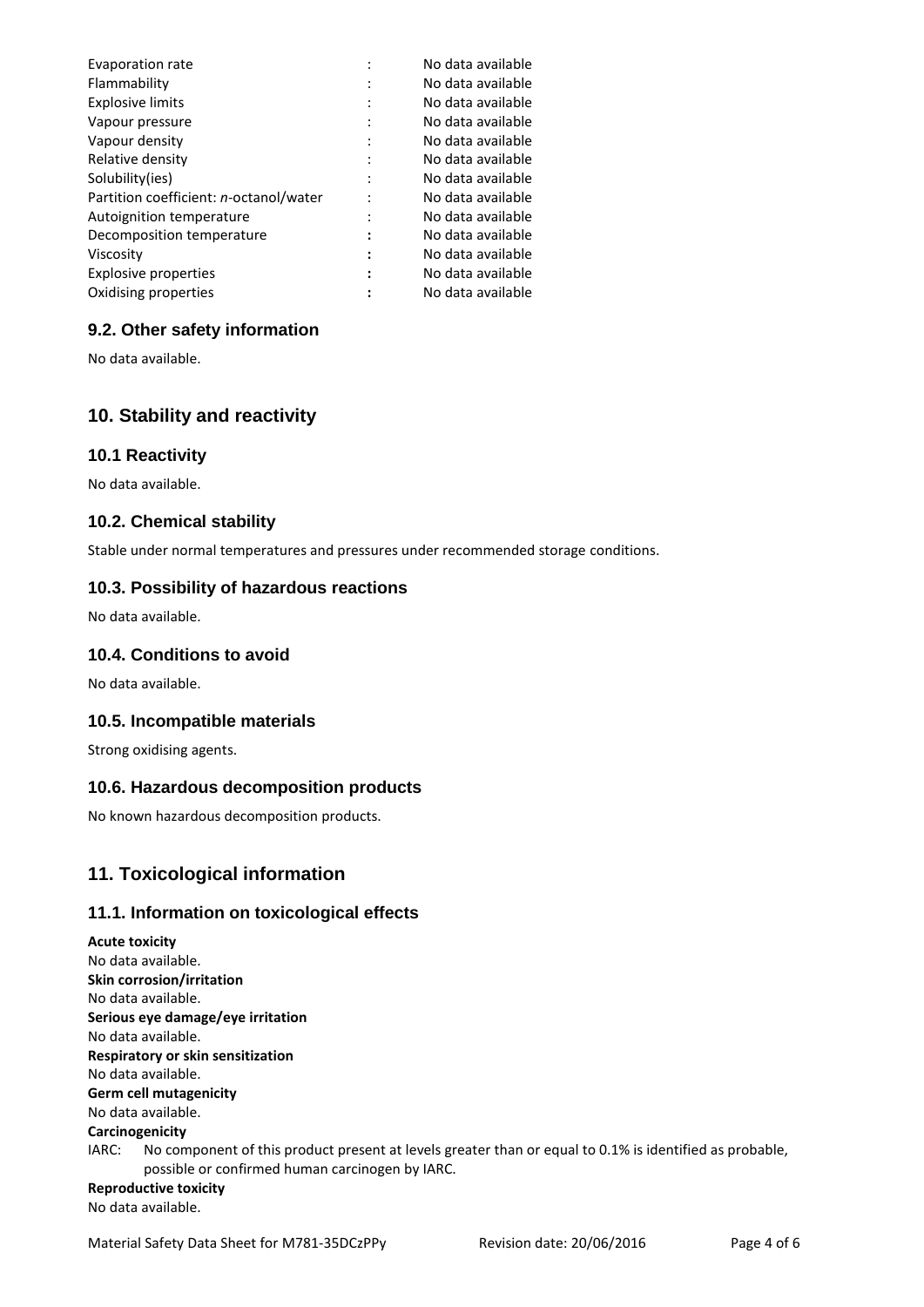**Specific target organ toxicity - single exposure** May cause respiratory irritation. **Specific target organ toxicity - repeated exposure** No data available. **Aspiration hazard** No data available. **Routes of exposure** Eye contact, ingestion, inhalation, skin contact. **Signs and Symptoms of Exposure** Inhalation: inflammation, cough, nose and throat pain.

To the best of our knowledge, the chemical, physical, and toxicological properties have not been thoroughly investigated.

# **12. Ecological information**

# **12.1. Toxicity**

No data available.

## **12.2. Persistence and degradability**

No data available.

## **12.3. Bioaccumulative potential**

No data available.

## **12.4. Mobility in soil**

No data available.

#### **12.5. Results of PBT and vPvB assessment**

PBT/vPvB assessment not available as chemical safety assessment not required/not conducted.

#### **12.6. Other adverse effects**

No data available.

# **13. Disposal**

#### **13.1. Waste treatment methods**

#### **Product**

Burn in a chemical incinerator equipped with an afterburner and scrubber. Observe all federal, state and local environmental regulations and directives on waste and hazardous waste. Offer surplus material to a licensed professional waste disposal professional.

#### **Contaminated packaging**

Dispose of as unused product.

# **14. Transport**

Non-hazardous for road, air and sea transport.

**IATA:** Not regulated as a hazardous material. **IMO:** Not regulated as a hazardous material. **RID/ADR:** Not regulated as a hazardous material.